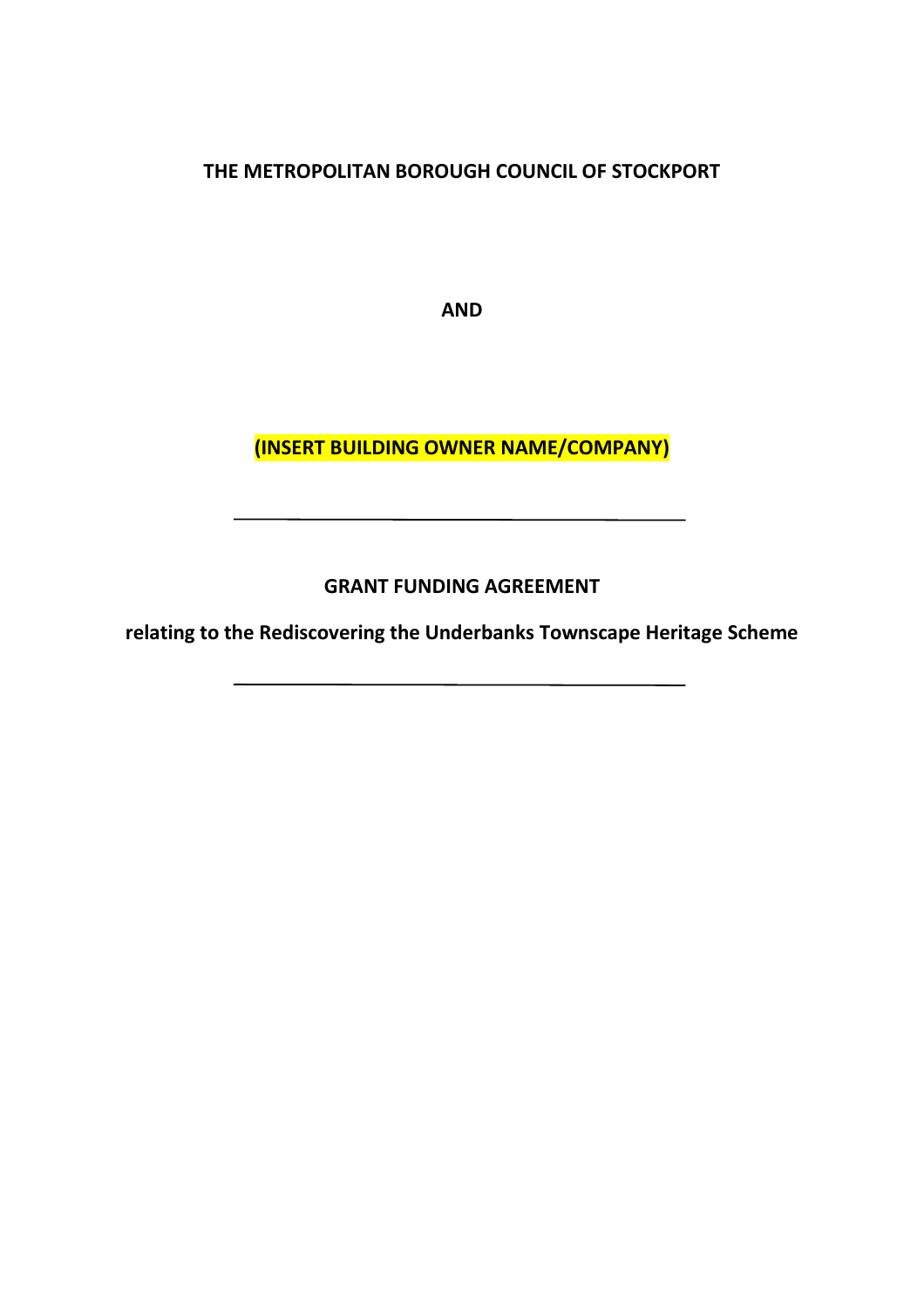**THIS AGREEMENT** dated the day of **is made between The Metropolitan** Borough Council of Stockport ("**the Council**") and (insert building owner name/company) ("**the Grantee**").

## **BACKGROUND**

- A. The Council administers the Rediscovering the Underbanks Townscape Heritage Scheme ("**the Scheme**") which is supported by the Trustees of the National Heritage Memorial Fund.
- B. The Council agrees to pay a grant to the Grantee towards the cost of repair and / or restoration works at the Grantee's property.
- C. This Agreement sets out the terms and conditions on which the grant is made by the Council to the Grantee.
- D. These terms and conditions are intended to ensure that the Grant is used for the purpose for which it is awarded.

## **1. THE GRANT**

The Council agrees to pay and the Grantee accepts a grant of up to a maximum of (*insert grant* amount) ("the Grant") towards the cost of the repair and/or restoration works at (*insert property* address) registered at HM Land Registry with TITLE ABSOLUTE under title number (*insert title* number) ("**the Property**") described in the Grantee's application numbered (insert planning application number) ("**the Project**").

## **2. PURPOSE OF GRANT**

- 2.1 The Grantee will use the Grant for the sole purpose of carrying out of the eligible works ("**the** Works") to the Property identified in the Council's offer letter to the Grantee dated (*insert* date of the offer letter) and set out at Appendix 1 to this Agreement. The Grant shall not be used for any other purpose.
- 2.2 All Works will be carried out:
	- 2.2.1 in accordance with current best practice in the conservation of historic buildings;
	- 2.2.2 to a quality satisfactory for a project of importance to the national heritage to be determined by the Council from time to time;
	- 2.2.3 in accordance with all relevant planning legislation; and
	- 2.2.4 in compliance with listed building and Conservation Area conditions attached to the relevant planning consent.
- 2.3 Until the completion date, the Grantee must not carry out work to the Property, other than the Project that detracts in the Council's opinion from the Property's value or integrity as a heritage asset, unless the Council agrees otherwise in writing.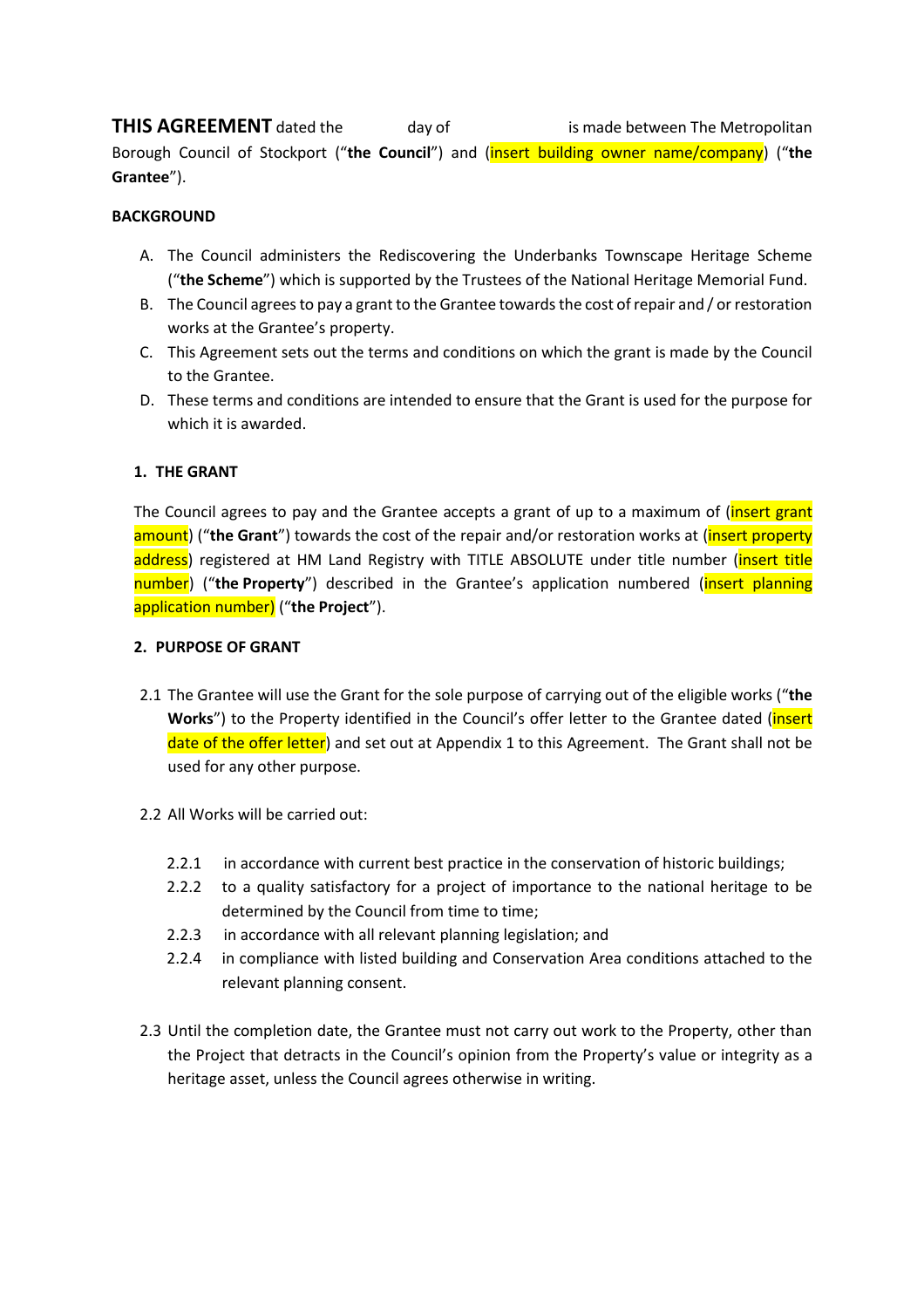## **3. PAYMENT OF GRANT**

- 3.1 The Grantee must claim for payment of the Grant in arrears using the claim form in Appendix 3.
- 3.2 The instalment of the Grant will be paid upon receipt by the Council, to its reasonable satisfaction, of invoices and certificates relating to Works.
- 3.3 The Council will retain 10% of the Grant until it receives a practical completion certificate in relation to the Works from an independent professional, who is a member of RIBA or RICS ("**the Independent Expert**").
- 3.4 The Grant is not transferable and is available only to the Grantee.
- 3.5 The Council will only pay Value Added Tax in respect of the Works if the Grantee is not entitled to a refund of the Value Added Tax. If the Grantee becomes entitled to a Value Added Tax refund in respect of the works, the Grantee must repay the relevant amount back to the Council.
- 3.6 In the event that the Grantee receives any Value Added Tax refunds following completion of the Project, the Grantee must notify the Council and repay the relevant amount to the Council.
- 3.7 If the Works are completed for less than the cost estimate on which the grant offer was based, the Grantee must return to the Council any unspent Grant that it has received. Grant for these purposes will be deemed to have been spent pro rata with funds provided to carry out the Works from other sources. The amount of the Grant shall not be increased in the event of any overspend by the Grantee in its carrying out of Works.
- 3.8 The Grantee shall promptly repay to the Council any money incorrectly paid to it either as a result of an administrative error or otherwise. This includes (without limitation) situations where either an incorrect sum of money has been paid or where Grant monies have been paid in error before all conditions attached to the Grant have been complied with by the Grantee.

## **4. MONITORING AND REPORTING**

- 4.1 The Grantee must keep all records relating to the Project for the duration of this Agreement and provide the Council with any financial or other information as it requires from time to time.
- 4.2 The Grantee will closely monitor the progress of the Works through to completion to ensure that the aims and objectives of the Project and Scheme are being met and that this Agreement is being adhered to.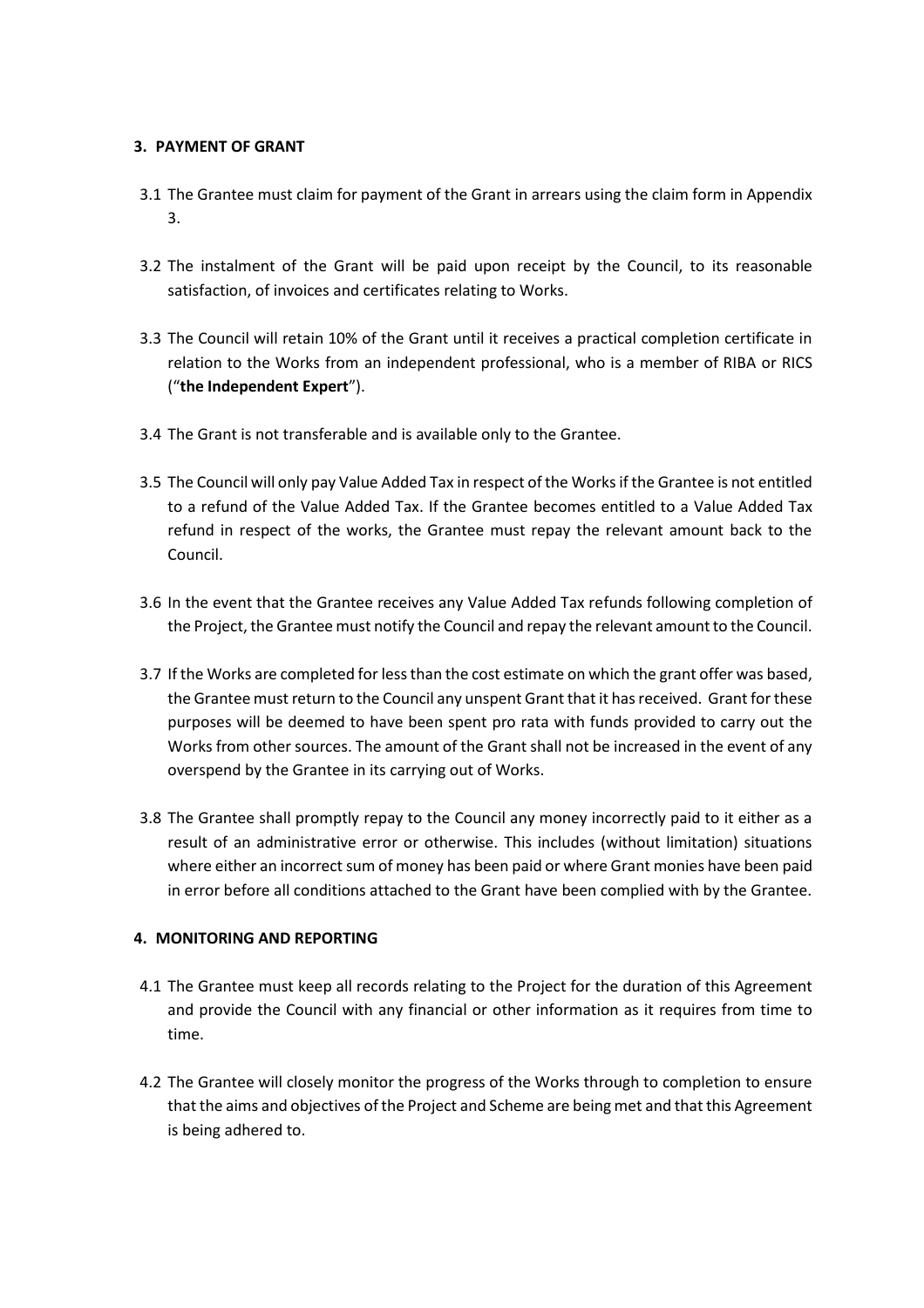- 4.3 The Grantee will act on any recommendation regarding the Works made by the Council or by anyone acting on the Council's behalf.
- 4.4 The Grantee shall on request provide the Council with such further information, explanations and documents as the Council may reasonably require in order for it to establish that the Grant has been used properly in accordance with this Agreement.
- 4.5 The Grantee shall permit the Council or its agents, employees or contractors to access the Property on request.
- 4.6 A good photographic record of those parts of the building which the work will affect, both internally and externally, shall be maintained, prior to and after the work taking place and must be shared with the Council on request.
- 4.7 The Grantee shall, in consultation with the Council, appoint the Independent Expert, to oversee the Works through to completion. The Grantee will provide the Council with a copy of the practical completion certificate issued by the Independent Expert on completion of the Works.
- 4.8 The Grantee agrees that the Council is entitled to put measures in place to secure the value of the Grant against the Property and agrees to assist the Council in making any such applications. This security may take the form of a legal or equitable charge or restriction, as appropriate, and may be registered against the title of the Property at the Land Registry. The Council undertakes to make an application to the Land Registry to remove such entries relating to such security on satisfaction that there are no outstanding Grant monies due to be returned by the Grantee to the Council.

## **5. ACCOUNTS**

- 5.1 The Grantee shall keep all invoices, receipts and accounts and any other relevant documents relating to the expenditure of the Grant for a period of at least 10 years following receipt of any Grant monies to which they relate. The Council shall have the right to review, at the Council's reasonable request, the Grantee's accounts and records that relate to the expenditure of the Grant and shall have the right to take copies of such accounts and records.
- 5.2 The Grantee shall comply and facilitate the Council's compliance with all statutory requirements as regards accounts, audit or examination of accounts, annual reports and annual returns applicable to itself and the Council.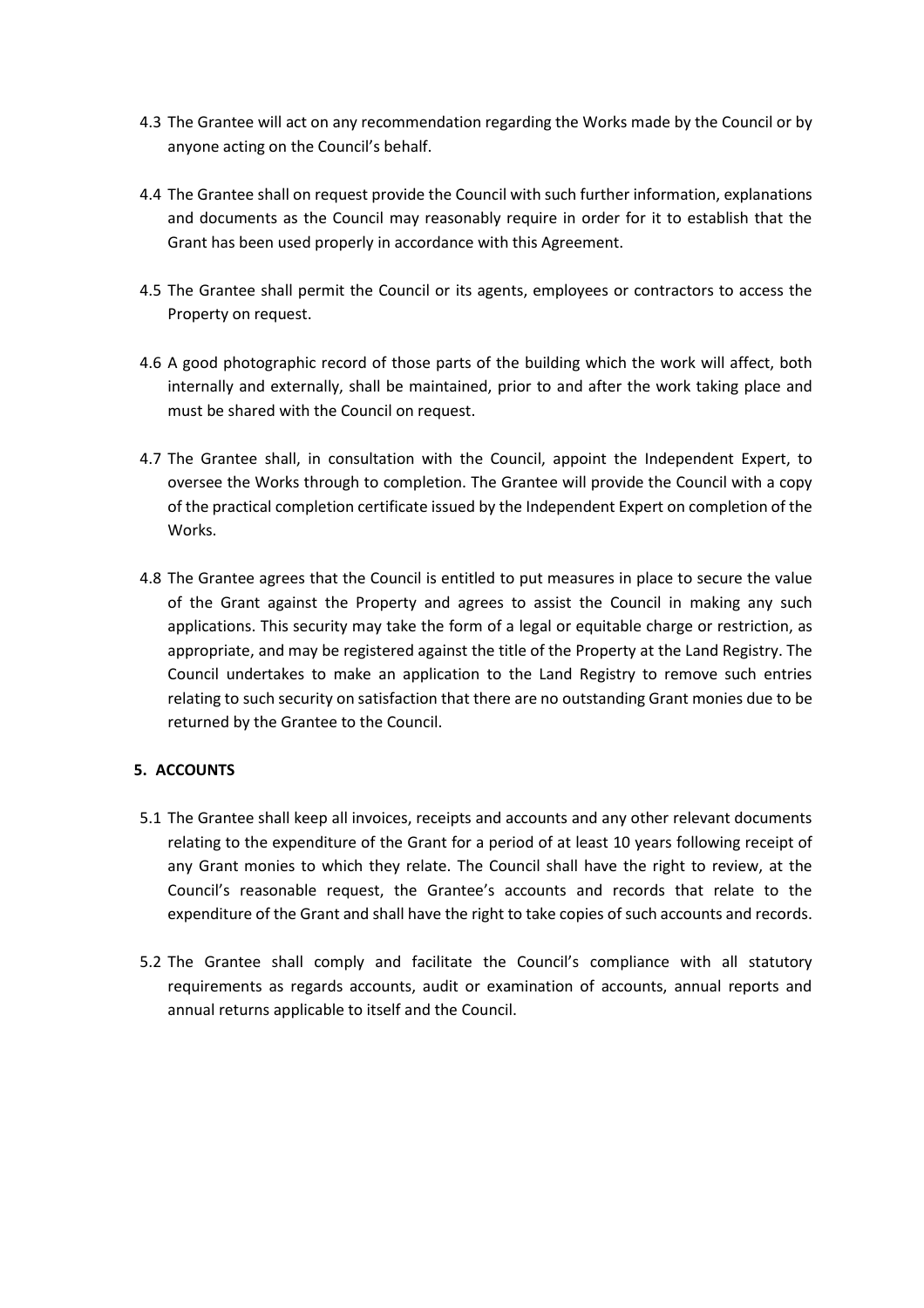## **6. CARRYING OUT THE WORKS**

- 6.1 The Grantee must begin the Works on or before (insert commencement date) ("**the Commencement Date**") and must fully complete the Works within (*insert project schedule*) of the Commencement Date, unless agreed otherwise in writing.
- 6.2 Unless agreed otherwise in writing, the Grantee must obtain at least three quotes for the Works if the total cost is £10,000 or more. These quotes must be submitted to the Council as a summary of the tenders received and, if it is the case that the lowest quote is not being accepted, the Grantee's reasons for not accepting the lowest bid must also be provided. If the Council disagree with the Grantee's reasons for not accepting the lowest bid, the Council will reduce the Grant by an amount which bears the same proportion to the difference between the quote accepted by the Grantee accepted and the lowest quote obtained.
- 6.3 The Grantee must appoint a contractor who is sufficiently qualified and capable to carry out the Works. The Council reserves the right to approve any contractor prior to its appointment by the Grantee.
- 6.4 The Council reserves the right to inspect the Works at any time by giving notice to the Grantee.
- 6.5 Whilst the Project is in progress, the Grantee must publicly acknowledge the Grant by displaying at the Property any signs provided to the Grantee by the Council.
- 6.6 The Grantee must maintain adequate insurance cover against the value of the Property, the Works and any materials and goods delivered to it. Such insurance must be in the joint names of the Grantee and its appointed contractor unless agreed otherwise in writing.
- 6.7 The proceeds of any insurance claims must be applied towards the cost of the reinstatement of the Works and the Property and the replacement of any goods or materials damaged, as necessary. If in the Council's opinion reinstatement or replacement is not reasonably practical due to the extent of the damage, then you must apply the proceeds of all claims under the insurance firstly to the repayment of any Grant money received.
- 6.8 The Council reserves the right to publish any publicity or marketing materials relating to the Works and the Scheme.

## **7. WITHHOLDING, SUSPENDING AND REPAYMENT OF THE GRANT**

- 7.1 The Council's intention is that the Grant will be paid to the Grantee in full. However, without prejudice to the Council's other rights and remedies, the Council may at its discretion withhold or suspend payment of the Grant and/or require repayment of all or part of the Grant if:
	- 7.1.1 the Grantee uses the Grant for purposes other than those for which it has been awarded;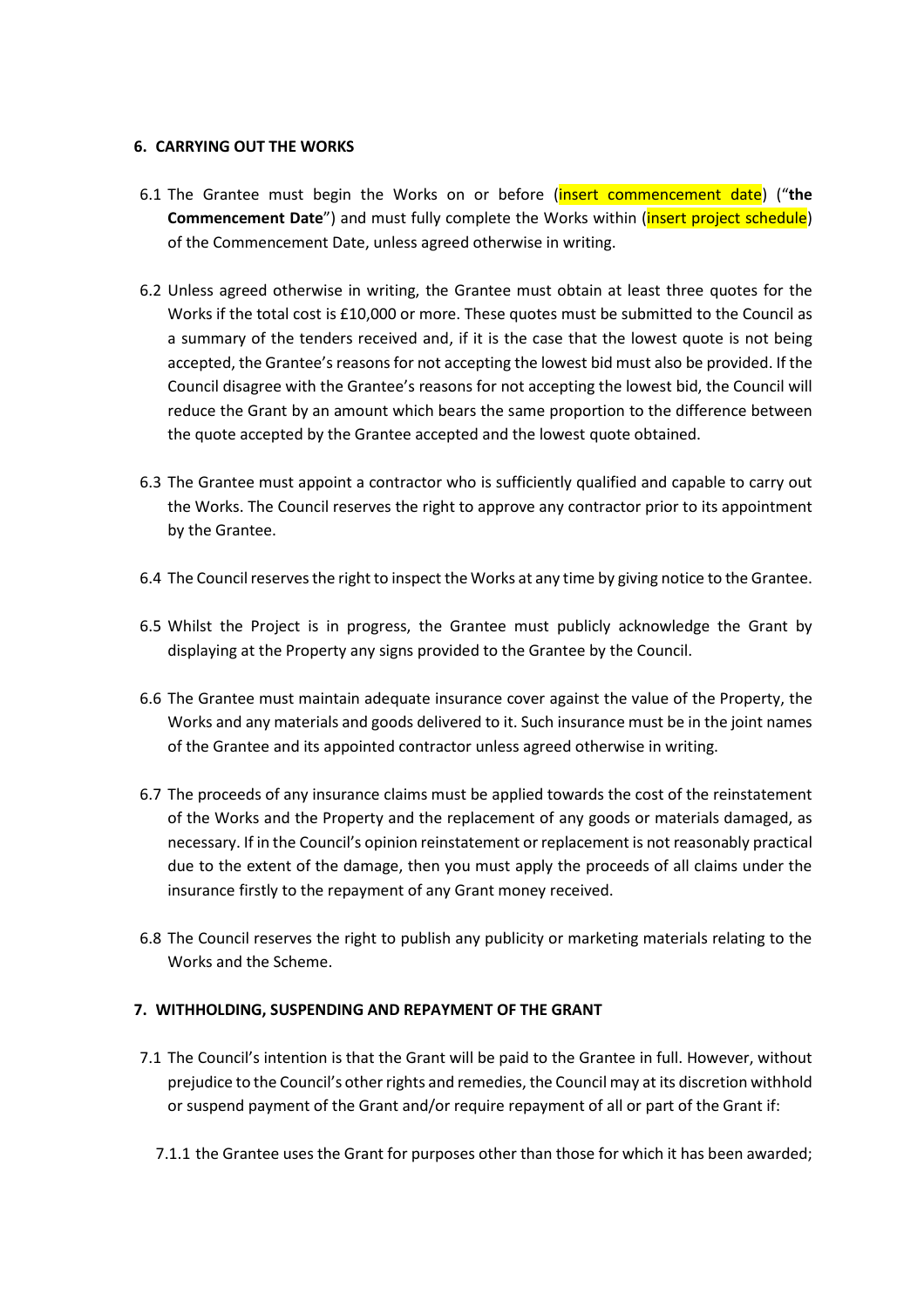- 7.1.2 the Works do not start within 28 days of the Commencement Date and the Grantee has failed to provide the Council with a reasonable explanation for the delay;
- 7.1.3 the Council considers that the Grantee is not making satisfactory progress with the Works;
- 7.1.4 the Grantee ceases to operate or is declared bankrupt or placed in receivership or liquidation;
- 7.1.5 the Grantee is fraudulent in completing their application for the Grant or in the carrying out and completion of the Works;
- 7.1.6 the Grantee fails to comply with any of the terms and conditions set out in this Agreement and fails to rectify any such failure within 30 days of receiving written notice from the Council detailing that failure; and/or
- 7.1.7 the National Lottery Heritage Fund requests repayment of the Grant or suspends the payment of grant monies to the Council.
- 7.2 The Council may at any time transfer the benefit of this agreement to the National Lottery Heritage Fund and allow the National Lottery Heritage Fund to conduct any proceedings against the Grantee for a breach of it.
- 7.3 The Council may retain or offset any sums owed to it by the Grantee which have fallen due against any sums due to the Grantee under this Agreement.
- 7.4 Should the Grantee become subject to financial or other difficulties which are capable of having a material impact on its ability to effectively deliver the Works or comply with any of the terms of this Agreement it will notify the Council as soon as possible so that, if possible, and without creating any legal obligation, the Council will have an opportunity to provide assistance in resolving the problem or to take action to protect the Council and the Grant monies.
- 7.5 In the event that the Property is sold or let, or the Grantee's interest in all or part of the Property is otherwise disposed of during the 10-year period referred to in clause [8.2,](#page-6-0) the Grantee will be obliged to repay Grant monies to the Council in accordance with the provisions of Schedule 2 (clawback). The obligation to repay under Schedule 2 becomes effective immediately upon completion of the sale, lease or disposal.
- 7.6 The Grantee has made a state aid declaration in the form set out in Appendix 2 of this agreement and has confirmed their eligibility for support under the Scheme.

## **8. TERMINATION**

8.1 If any of the provisions of Clause 7.1.1 to 7.1.7 apply, the Council may terminate this Agreement on giving the Grantee one month's written notice.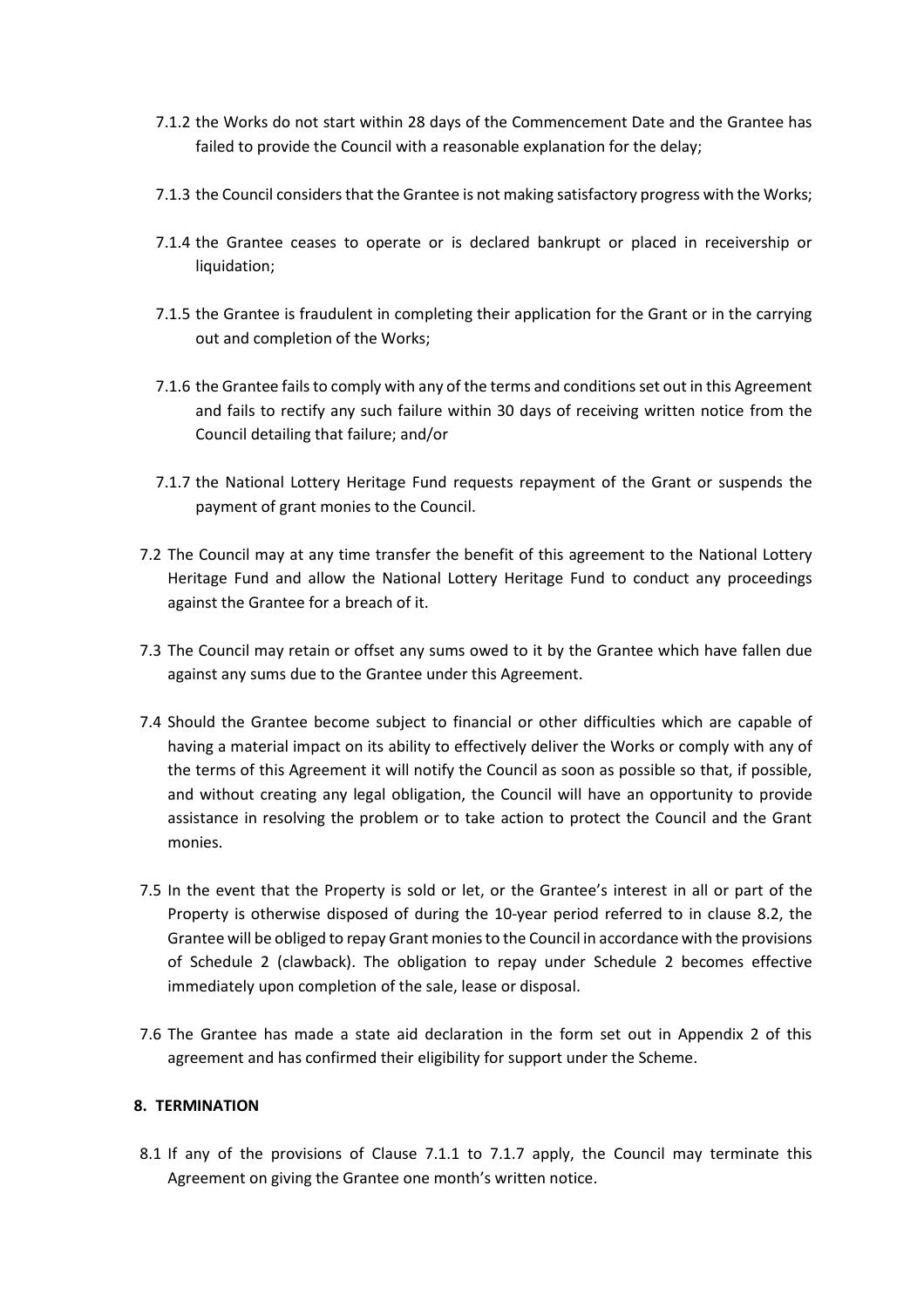<span id="page-6-0"></span>8.2 Subject to any pre-existing breach of this Agreement, the terms and conditions of this Agreement will cease to be enforceable after the tenth anniversary of the date of this Agreement.

## **9. MAINTENANCE**

- 9.1 The Grantee must continue to maintain the Property to the satisfaction of the Council following the expiration of this Agreement and in a manner consistent with the character and appearance of the conservation area.
- 9.2 The Grantee must ensure that the repair and restoration of the Property remain fixed to the Property and transfer on any disposal.
- 9.3 Following completion of the Works the Grantee must insure the Property against risks as is reasonable and appropriate in all the relevant circumstances.

## **10. FREEDOM OF INFORMATION**

10.1 Nothing in this Agreement shall prevent the Council and/or HM Government from disclosing any information whether or not relating to the Project, the Council or HM Government in their absolute discretion consider is required to disclose in order to comply with Freedom of Information Act 2000 as amended, and or the Environmental Information Regulations 2004 and any other statutory requirements whether or not existing at the date of this Agreement.

## **11.LIMITATION OF LIABILITY**

11.1 Nothing in this agreement shall make the Council liable in respect of any claim brought against the Grantee by a third party.

## **12.ENTIRE AGREEMENT**

- 12.1 This agreement constitutes the entire agreement between the parties and supersedes and extinguishes all previous agreements, promises, assurances, warranties, representations and understandings between them, whether written or oral, relating to its subject matter.
- 12.2 The Grantee agrees that it shall have no remedies in respect of any statement, representation, assurance or warranty made by the Council (whether made innocently or negligently) that is not set out in this agreement. The Grantee agrees that it shall have no claim for innocent or negligent misrepresentation based on any statement in this agreement.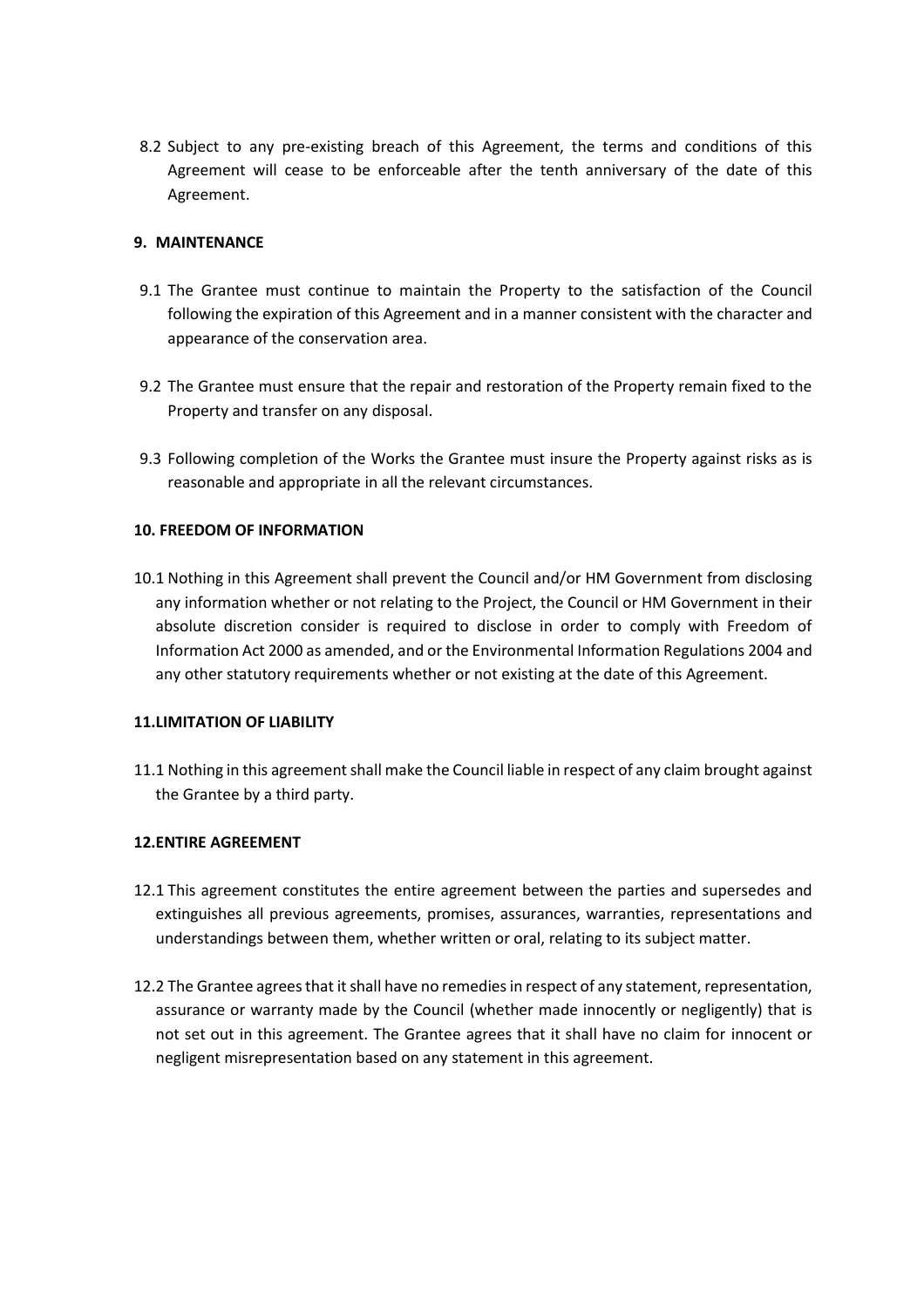# **Schedule 1**

# **Grant Amount, Costs and Work Summary**

## **Grant Amount:**

The Grant amount is (insert grant amount) which represents (insert grant rate) % of the total cost of the eligible works as set out below.

## **Description and Cost of Works:**

(INSERT DESCRIPTION AND COSTS OF WORKS)

The Grant is to be paid in instalments as per set out below.

(INSERT GRANT PAYMENT SCHEDULE)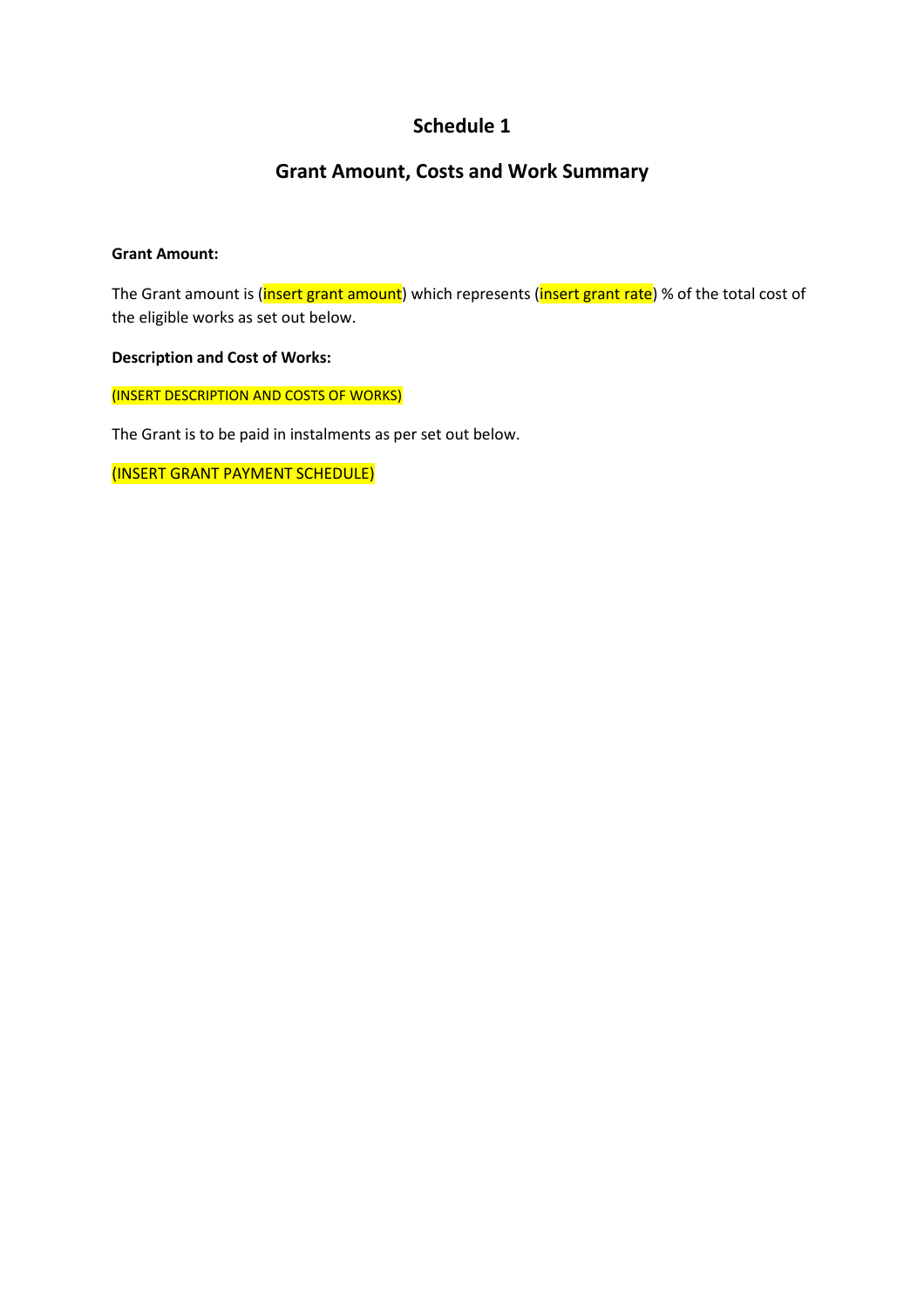# **Schedule 2**

## **Repayment Provisions**

In the event that the Property is sold, let or the Grantee's interest is otherwise disposed of, after the Grant has been paid to the Grantee, the Grantee will be obliged to repay a proportion of the Grant monies back to the Council.

The amount repayable by the Grantee will reduce proportionately from the date of this Agreement as follows:

- 1. If the Property is disposed of within 6 years of the date of this agreement, up to 100% of the Grant shall be repayable by the Grantee to the Council.
- 2. If the Property is disposed of between 6 and 7 years of the date of this agreement, up to 80% of the Grant shall be repayable by the Grantee to the Council.
- 3. If the Property is disposed of between 7 and 8 years of the date of this agreement, up to 60% of the Grant shall be repayable by the Grantee to the Council.
- 4. If the Property is disposed of between 8 and 9 years of the date of this agreement, up to 40% of the Grant shall be repayable by the Grantee to the Council.
- 5. If the Property is disposed of between 9 and 10 years of the date of this agreement, up to 20% of the Grant shall be repayable by the Grantee to the Council.
- 6. If disposal takes place after 10 years from the date of this Agreement then no Grant monies will be repayable.

| Year of  | Amount to be repaid |
|----------|---------------------|
| contract |                     |
| 0-6      | Up to 100%          |
| $6 - 7$  | Up to 80%           |
| $7 - 8$  | Up to 60%           |
| 8-9      | Up to 40%           |
| $9 - 10$ | Up to 20%           |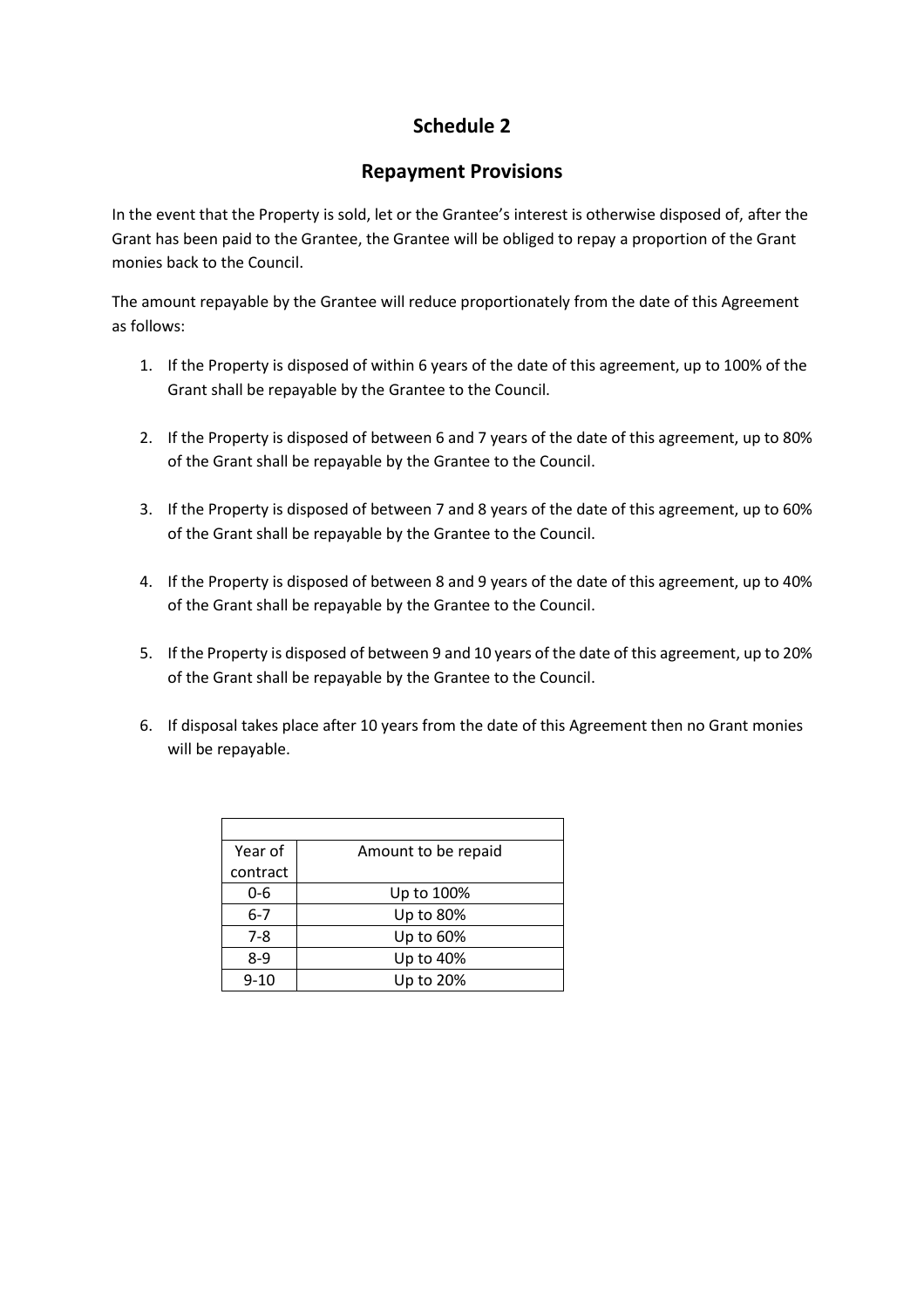**Appendix 1** 

**Grant Application**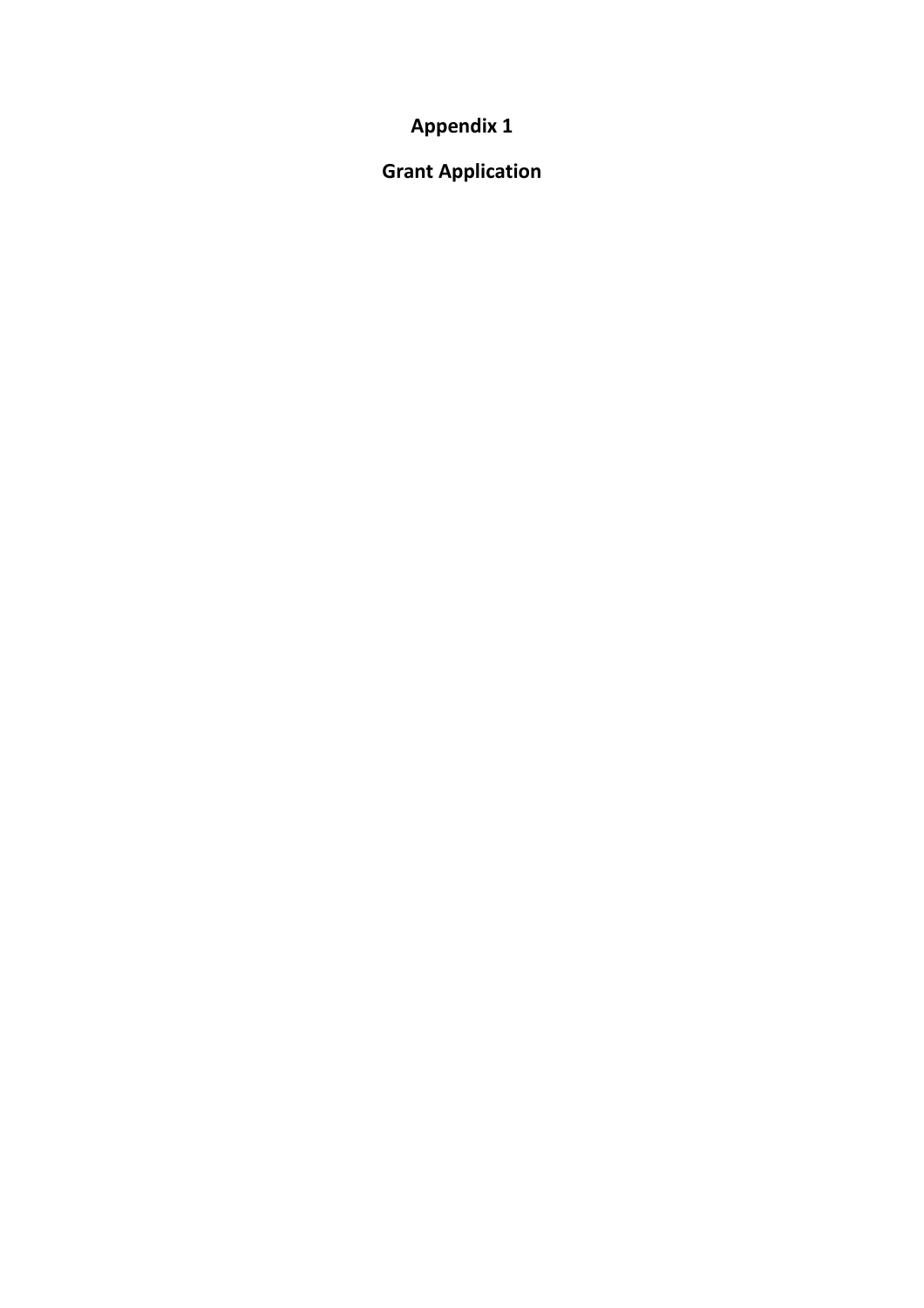# **Grant Application Form**

The purpose of this form is to complete the application process for a **Rediscovering the Underbanks Townscape Heritage Grant**. This form should be completed and returned, with the additional information/documents requested in the checklist (item 14), to the Townscape Heritage Manager, for consideration by the Underbanks Townscape Heritage Partnership Board.



The Townscape Heritage Scheme Advice Notes provide guidance on completing this form.

### **1. Address of the property where your project will take place:**

## **2. Brief description / title of the project**

### 3. **Details of the grant applicant Name(s**):

Name:

Business/trading name:

| Address:   |  |  |  |
|------------|--|--|--|
| Postcode:  |  |  |  |
| Website:   |  |  |  |
| Email      |  |  |  |
| Telephone: |  |  |  |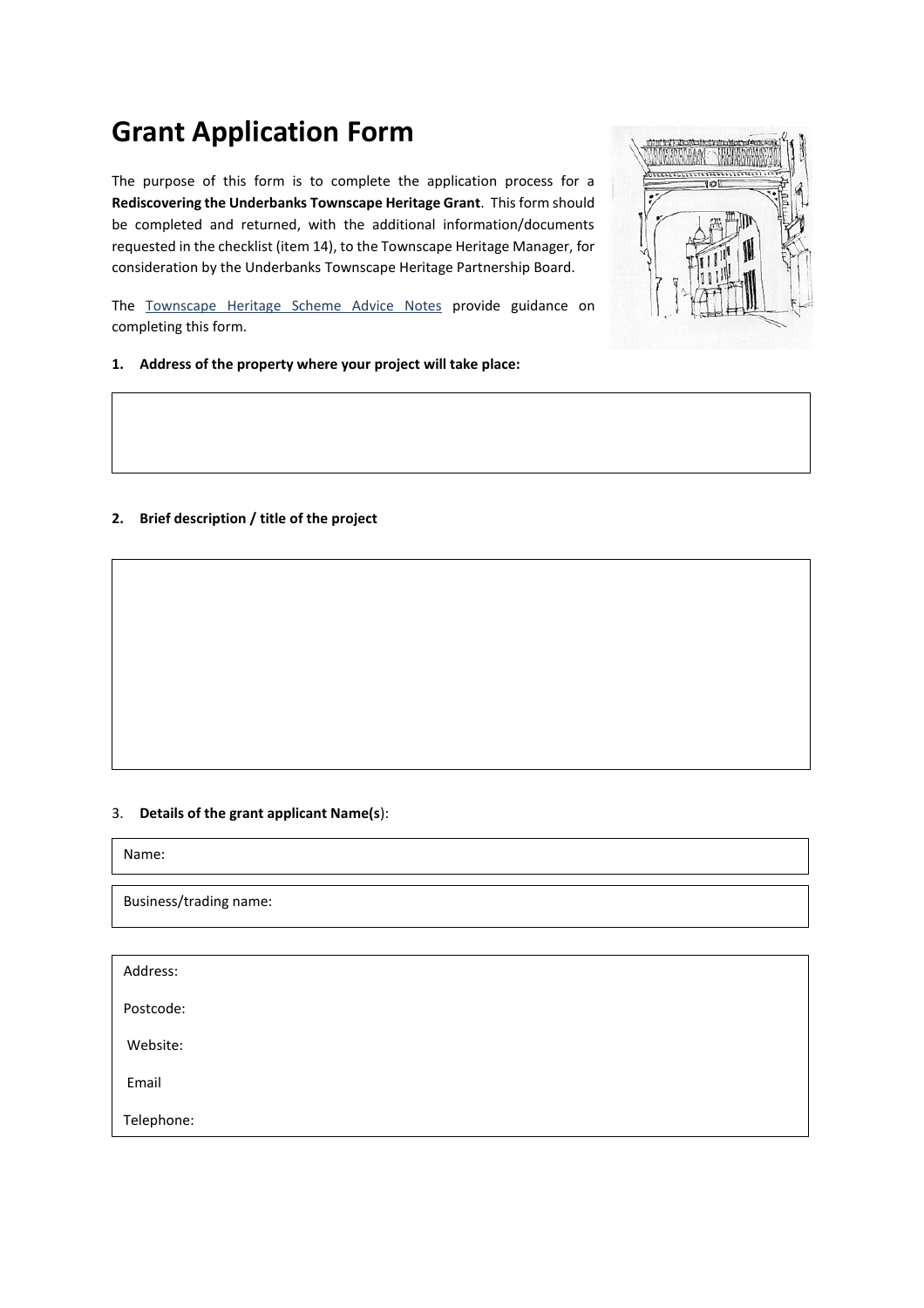## 4. **Type of applicant**

## Owner - occupier

Is your company registered with Companies House?

Company Number:

Are you a registered charity?

## **5. Ownership interest**

#### **IF FREEHOLD**

Date the property was acquired:

Freeholder's name(s):

Freeholder's address(es):

Postcode:

Is the property registered at the Land Registry?

Title Numbers.

| <b>IF LEASEHOLD:</b>                                                                                                                                                                                        |
|-------------------------------------------------------------------------------------------------------------------------------------------------------------------------------------------------------------|
| Date the lease began:                                                                                                                                                                                       |
| Date the lease expires:                                                                                                                                                                                     |
| Type of lease (i.e. full repairing & insuring):                                                                                                                                                             |
| Leaseholder's name(s):                                                                                                                                                                                      |
| Leaseholder's address(es):                                                                                                                                                                                  |
| Postcode:                                                                                                                                                                                                   |
| Are you wholly responsible, under the terms of the lease, for the repair and maintenance of the exterior of<br>the property? Yes $\Box$<br>No $\Box$ Is the lease registered? Yes $\Box$<br>No <sub>1</sub> |
| Please give details of the person or business who owns the freehold:                                                                                                                                        |
| Freeholder's name(s):                                                                                                                                                                                       |
| Freeholder's address(es):                                                                                                                                                                                   |
|                                                                                                                                                                                                             |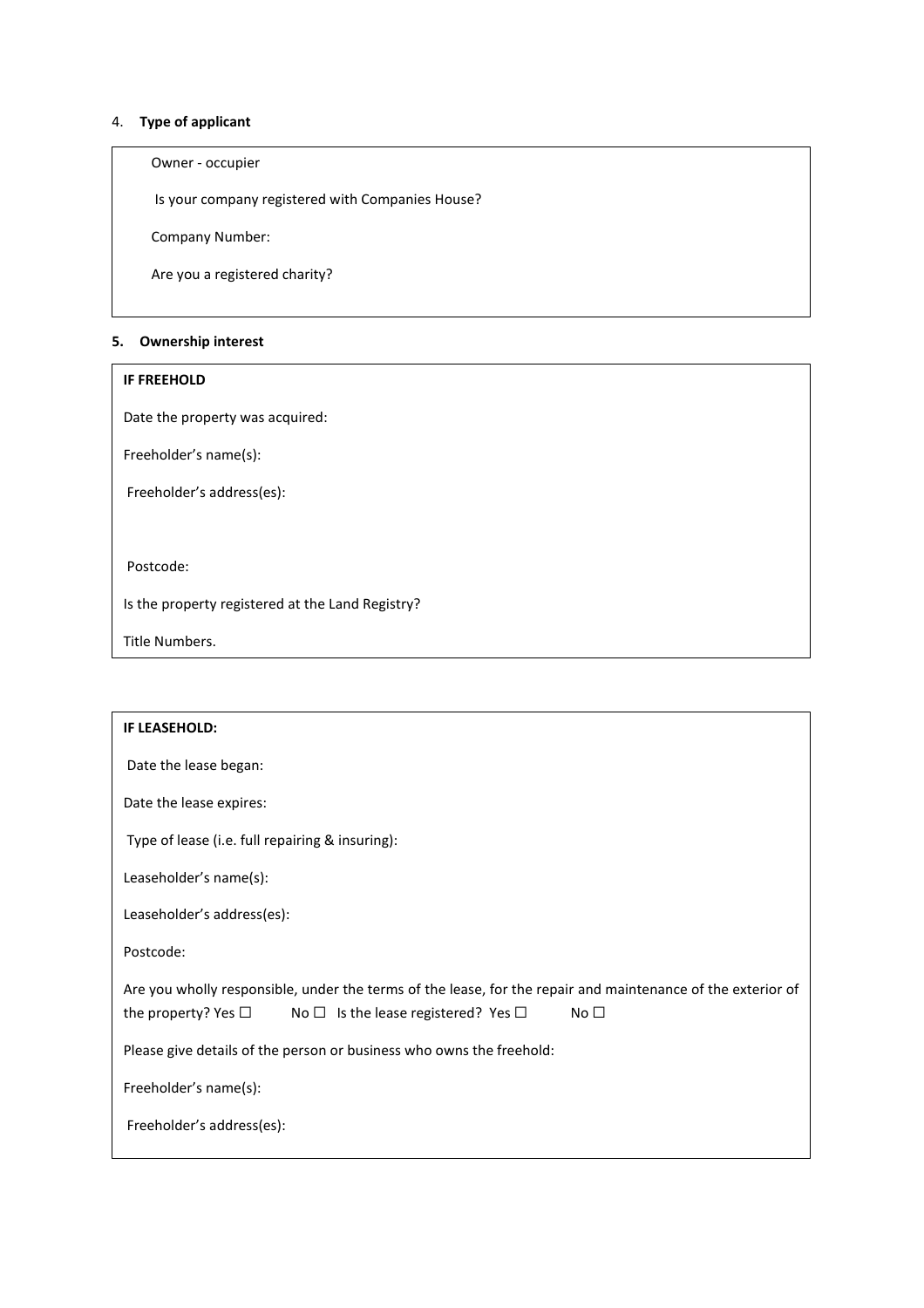#### **6. Property details**

Is the property listed?

Are there any encumbrances on the property (i.e. mortgages / charges)?

#### **7.Existing uses of the property**

If it is trading as a business, when was it established?

#### **8. Proposed uses for the property**

If a new business, when do you intend to start trading?

Is there any vacant space intended to be brought back into use?

Does the project relate to the whole or only part of the property?

#### **9. Statutory Consents**

Have you applied, or are you applying for, for any statutory consents needed for the proposed work, such as Planning Consent, Listed Building Consent, Advertisement Consent or Building Regulations Approval?

Please give details including application reference numbers, or confirm why no consents are needed:

#### **10. Consultants supporting your project**

| Name(s):                                      |          |
|-----------------------------------------------|----------|
| Business/trading name:                        |          |
| Address:                                      |          |
| Postcode:                                     | Website: |
| Email address:                                |          |
| Telephone number(s):                          |          |
| Contact name (if different to the applicant): |          |
| Scope of services:                            |          |
| Professional bodies:                          |          |
|                                               |          |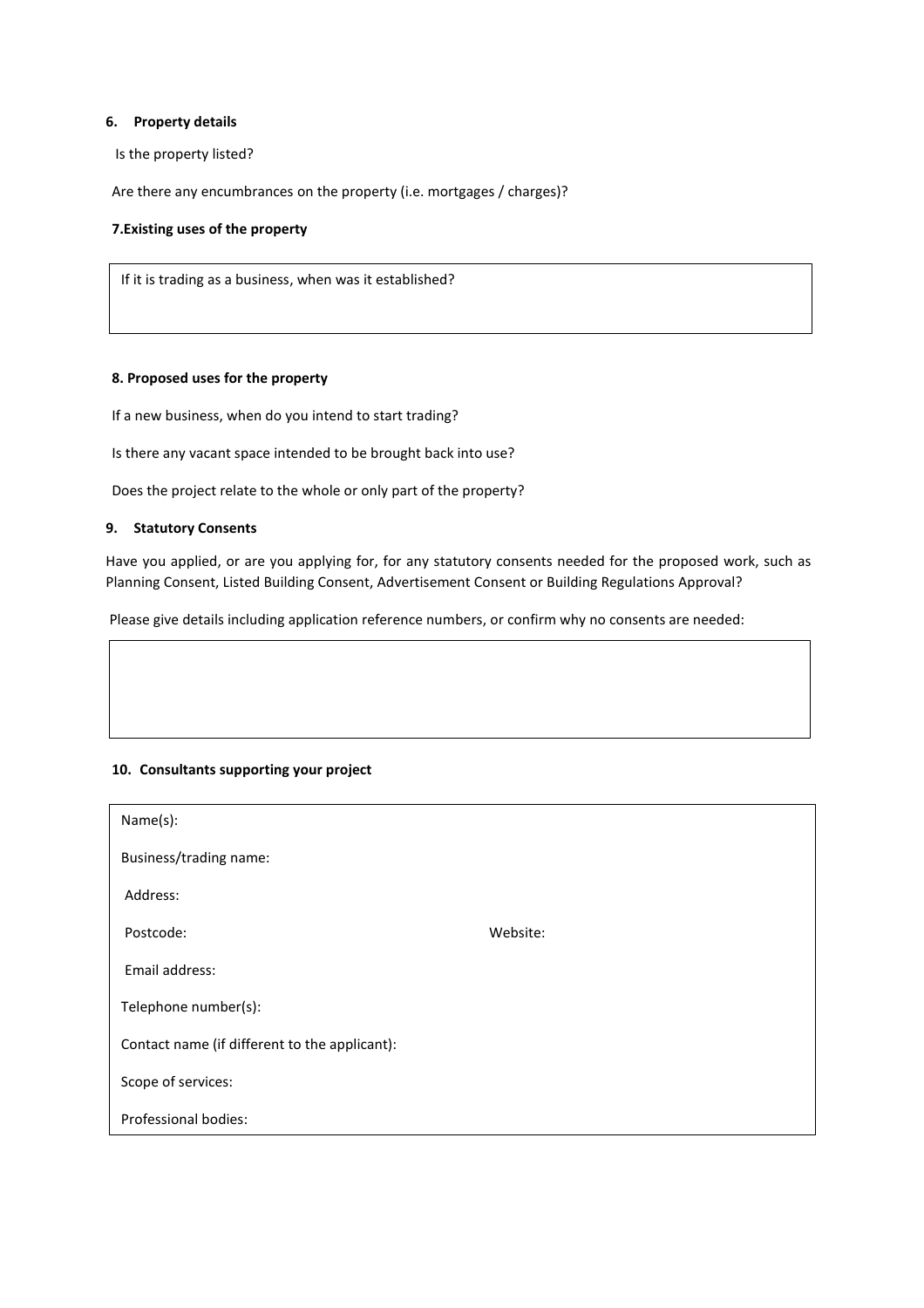#### **11. Type of grants you are applying for:**

#### **12 Cost of the Project**

Please provide a simple breakdown of the cost of the project. This should be supported by the submission of a fully priced schedule of works form your preferred contractor, quotes from suppliers or consultants, and Development Appraisal if you are making a Vacant Use grant.

| <b>Works</b>                                    | Cost | <b>VAT</b> |
|-------------------------------------------------|------|------------|
| <b>External Repairs</b>                         |      |            |
|                                                 |      |            |
|                                                 |      |            |
| Repairs/ Reinstatement of architectural details |      |            |
|                                                 |      |            |
|                                                 |      |            |
|                                                 |      |            |
| Bringing vacant floorspace back in to use.      |      |            |
|                                                 |      |            |
|                                                 |      |            |
| Other (eg prelims professional fees)            |      |            |
|                                                 |      |            |
|                                                 |      |            |
|                                                 |      |            |
| <b>Total</b>                                    |      |            |
|                                                 |      |            |
|                                                 |      |            |

#### **13. Quotes**

**Please list name of all contractors who provided quotes. Details of the three lowest quotes are required and a detailed breakdown of the lowest estimate.** 

| Name and address of contractors | <b>Quotes for eligible work</b> |
|---------------------------------|---------------------------------|
|                                 |                                 |
| 2.                              |                                 |
| . .                             |                                 |

### **14. Project timescales**

When do you intend to commence construction work?

When do you intend to complete construction work?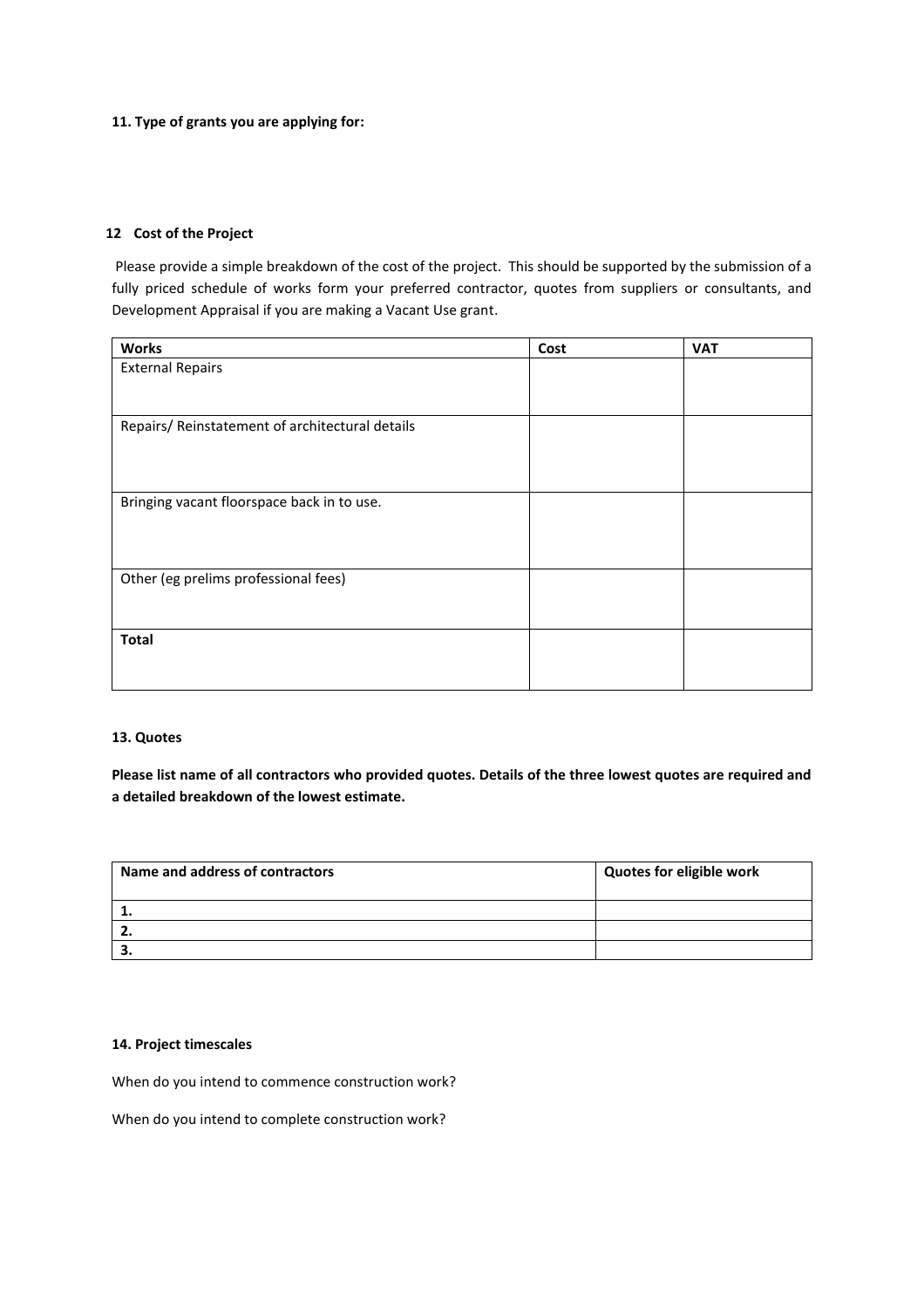## **15. Additional information/documents**

## **Checklist**

Please enclose copies of the following documents with your application, if applicable:

| <b>Document checklist</b>                                                                                                                                                                                                         | Yes | n/a |
|-----------------------------------------------------------------------------------------------------------------------------------------------------------------------------------------------------------------------------------|-----|-----|
| Full details of the proposed works including, site specific drawings (plans, sections,<br>elevation and construction details), specifications, photographs, schedules of work,<br>construction programme and expenditure profile. |     |     |
| Evidence of your interest in the property, including any encumbrances                                                                                                                                                             |     |     |
| Permission from the freeholder to undertake the project                                                                                                                                                                           |     |     |
| Most recent audited accounts, articles of association, or memorandum of<br>agreement, for applications from companies or charities.                                                                                               |     |     |
| Copies of any statutory consents, submitted or approved                                                                                                                                                                           |     |     |
| Copies of any contract or letters of appointment for consultants, demonstrating the<br>scope of their fees                                                                                                                        |     |     |
| Copies of any quotation or tender process undertaken                                                                                                                                                                              |     |     |
| Copy of the fully costed schedule of works from your preferred contractor                                                                                                                                                         |     |     |
| Estimate of the current value of the property                                                                                                                                                                                     |     |     |
| Development Appraisal for vacant use grant application                                                                                                                                                                            |     |     |
| Evidence of sufficient funding to cover your contribution towards the project                                                                                                                                                     |     |     |
| Evidence of grant offers from other sources                                                                                                                                                                                       |     |     |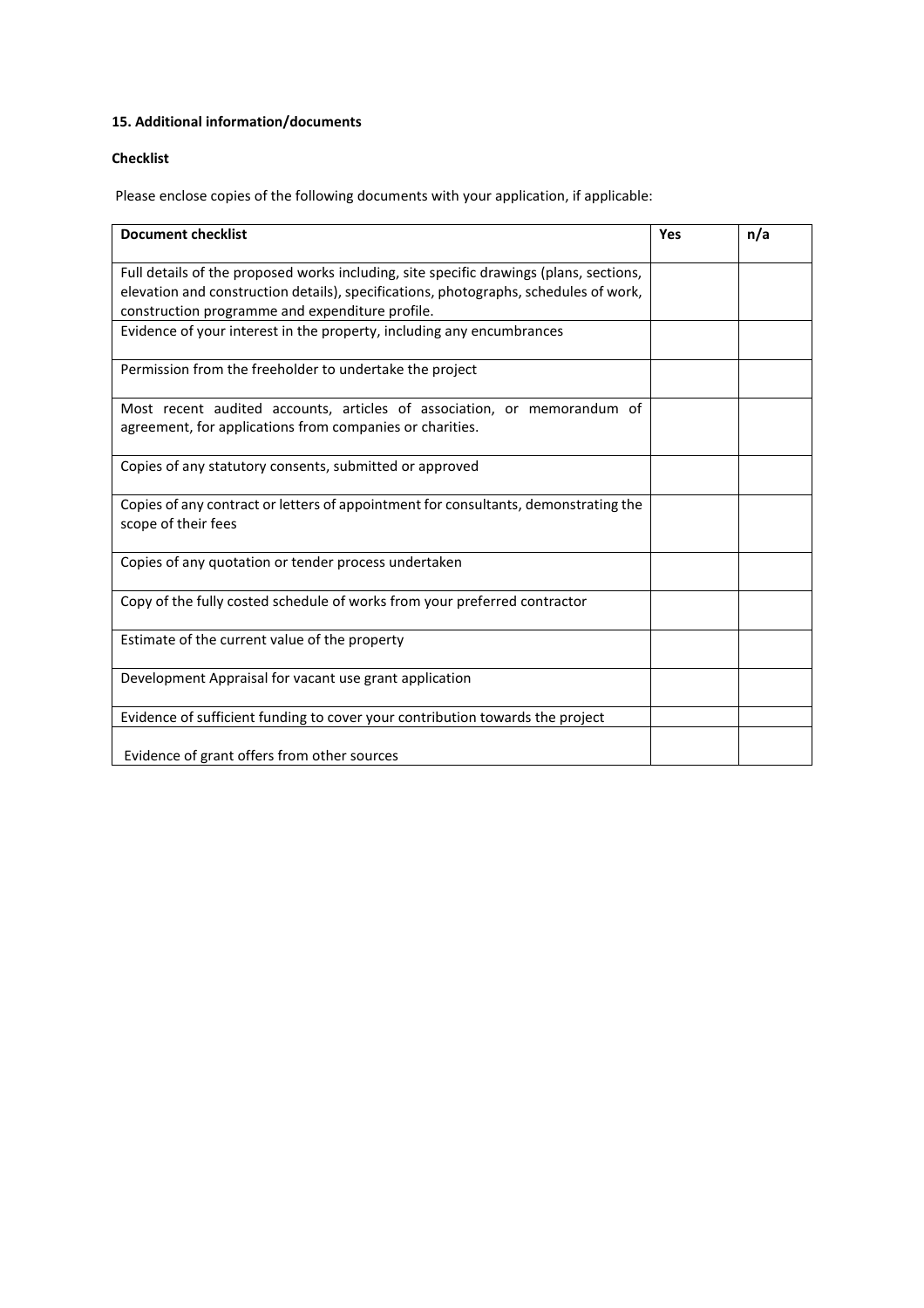#### **15.Declaration – all applicants**

I declare that all the information given is truthful, accurate and that information has not been deliberately withheld. I confirm that I have/my representative (please delete as applicable) has the power to accept the grant, subject to conditions, and the power to repay the grant in the event of conditions not being met. I understand that any misleading statements (whether deliberate or accidental) given at any stage during the application process, or any material information knowingly withheld, could render this application invalid, and may require the repayment of any grant. I have read and understood the application form and Townscape Heritage Scheme Advice Notes.

Signed:

Date:

On behalf of:

#### **Declaration – Landlords**

If the property is held on a lease that will expire in less than 10 years, or if it contains a break clause which may terminate the lease within 10 years, the landlord must join in the grant application, and agree to be bound by the grant conditions.

Signed:

Date:

Position:

On behalf of:

If you have any queries regarding this form, please contact the Townscape Heritage Manager.

**Peter Haymes Townscape Heritage Manager Fred Perry House, Edward Street, Stockport SK1 3XE Email: [peter.haymes@stockport.gov.uk](mailto:peter.haymes@stockport.gov.uk) Tel: 0161 474 4398**

Stockport Metropolitan Borough Council collects data from members of the public in order to meet the requirements of the funder the National Lottery Heritage Fund. Some of the personal data held is obtained directly from individuals, and some information is received from the council and other third-party organisations. Where necessary, information may be shared with other organisations to assist us in delivering the Townscape Heritage Programme. Personal data will only be kept for as long as the law specifies, or where unspecified personal data will be kept for the length of time determined by our business requirements. The Council are committed to protecting personal data from security threats, whether internal or external, deliberate or accidental. You can learn more about how we use personal and special data by visiting our website privacy notices.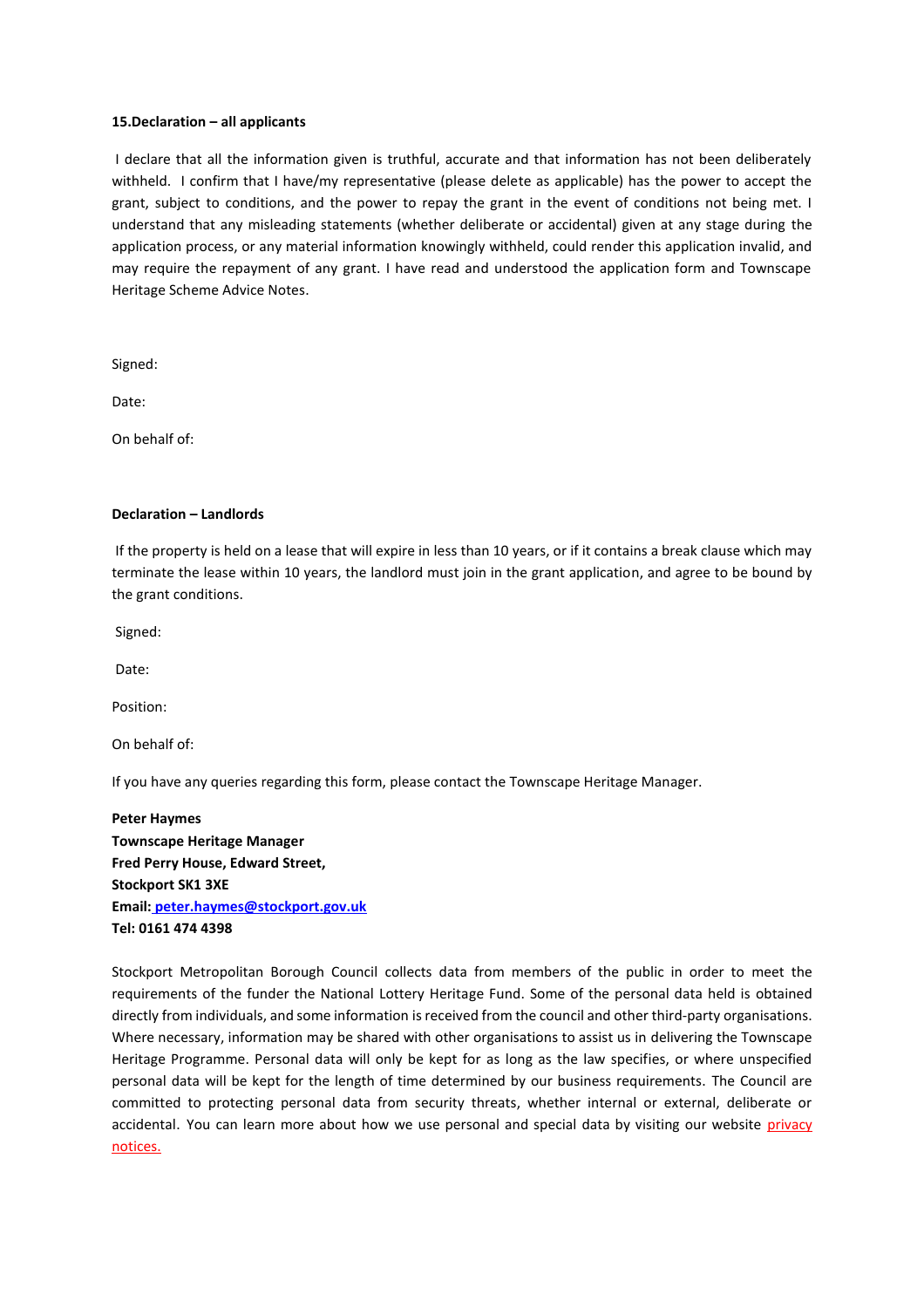# **Appendix 2**

**Subsidy Control Declaration**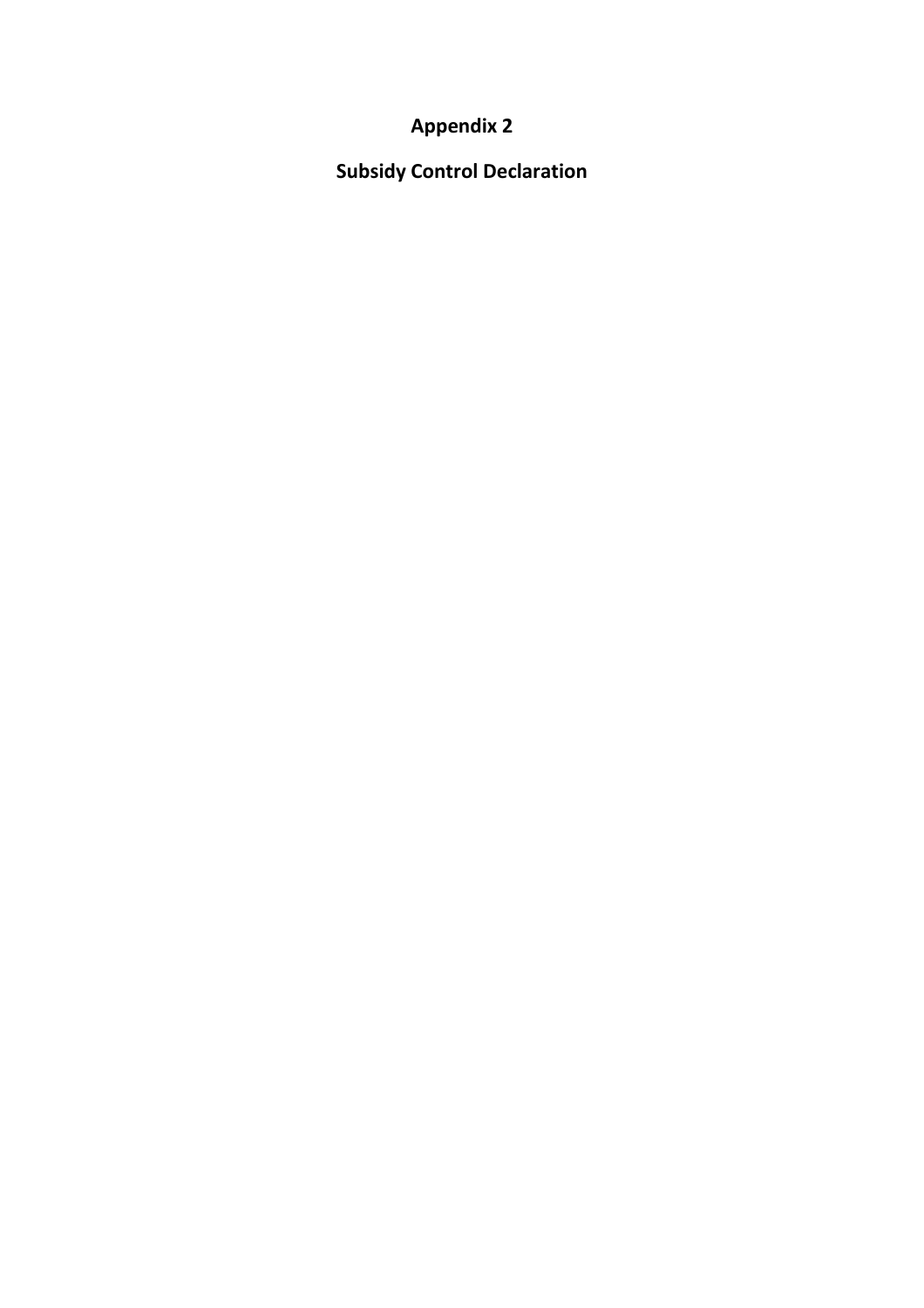

**Services to Place** Fred Perry House Piccadilly **Stockport** 

**Please ask for:** Peter Haymes E-mail: [peter.haymes@stockport.gov.uk](mailto:peter.haymes@stockport.gov.uk)

[GRANTEE]

Telephone: 0161 474 4398

DX 22605 Stockport 2

SK1 3XE

Our ref: [REF]

Dear [GRANTEE]

## **Subsidy Control Declaration: Rediscovering the Underbanks Townscape Heritage Scheme**

You are being offered financial assistance in the form of a grant of  $E[**INSERT** GRANT$ AMOUNT] on the basis that it complies with the current subsidy control regime within the UK which allows any one entity to receive up to an amount equivalent to approximately £300,000 of public assistance over a 3 fiscal year period.

You will need to declare the value of this financial assistance to any other aid awarding body who requests information from you about how much financial assistance you have received from a public body.

Before we can provide you with the financial assistance set out above you must declare what financial assistance (also referred to as public subsidy) you and any entity linked to you have received during your current and previous 2 fiscal years, as we need to ensure that our support added to that previously received, will not exceed the threshold of approximately £300,000 within a 3 fiscal year period.

Please ensure that you retain this letter for 10 years from the date on which the financial assistance is granted to you and produce it on any request by the UK public authorities or, where appropriate, the European Commission.

Please complete the attached statement and sign the attached declaration.

Yours sincerely

Director (Services to Place)

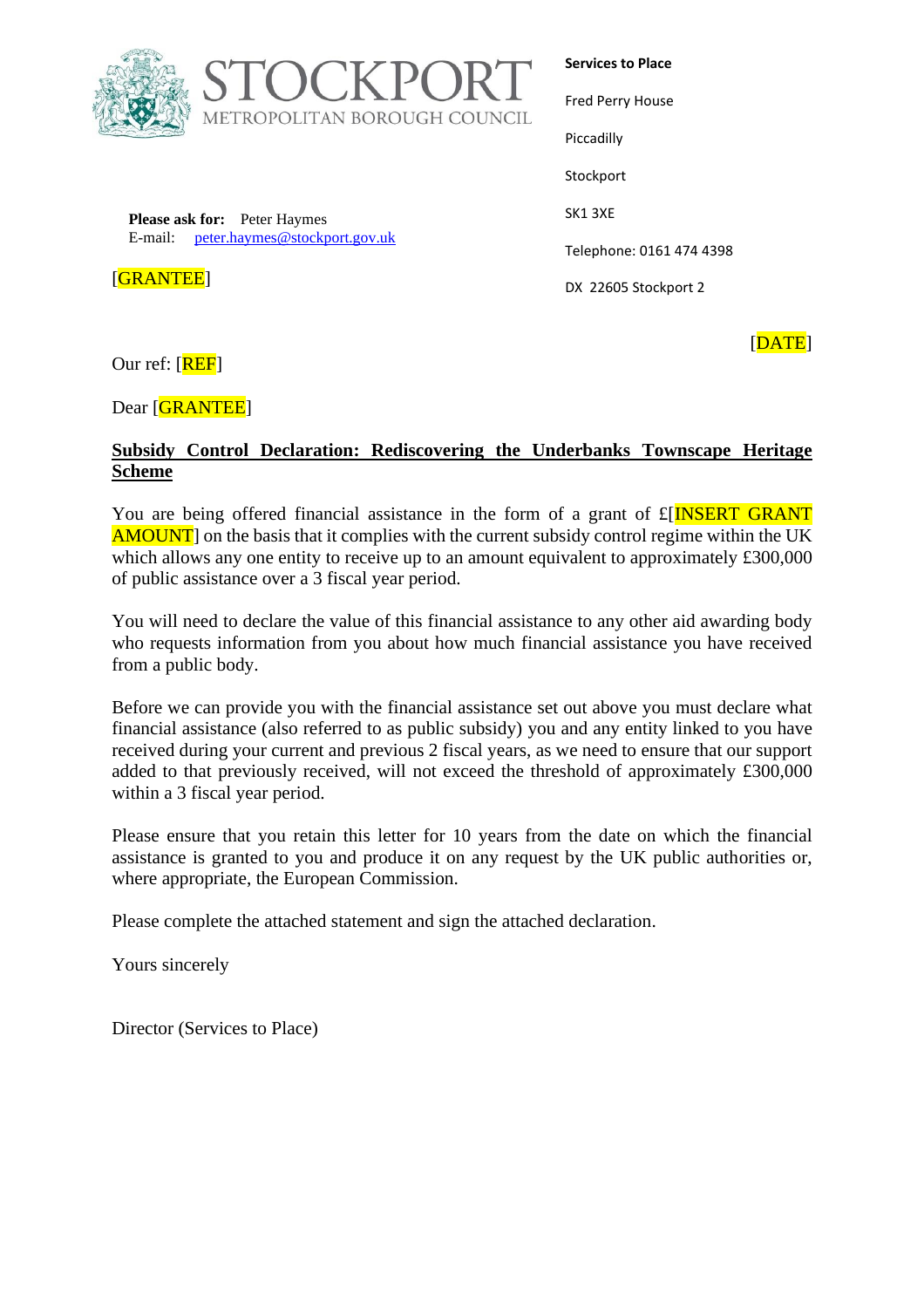## **Statement of financial assistance received**

Please note that any financial assistance from a public body might be considered relevant. Examples of financial assistance include but are not limited to: grants from public bodies, loans from public bodies at favorable rates, publicly administered funds, consultancy advice provided either free or at a reduced rate, differential tax benefits, purchase of public land at less than market rate etc.

I confirm that I have received the following financial assistance during the previous 3 fiscal years (i.e. current fiscal year and the previous two fiscal years):

| Organisation / Body | Value of assistance | Description of | Date of assistance |
|---------------------|---------------------|----------------|--------------------|
| providing the       | (gross equivalent)  | assistance     |                    |
| assistance / aid    |                     |                |                    |
|                     |                     |                |                    |
|                     |                     |                |                    |
|                     |                     |                |                    |
|                     |                     |                |                    |
|                     |                     |                |                    |

## **Declaration:**

I declare that the details contained in the statement above are true and accurate

| Company name / Trading name |  |
|-----------------------------|--|
| Signature                   |  |
| Position                    |  |
| Date                        |  |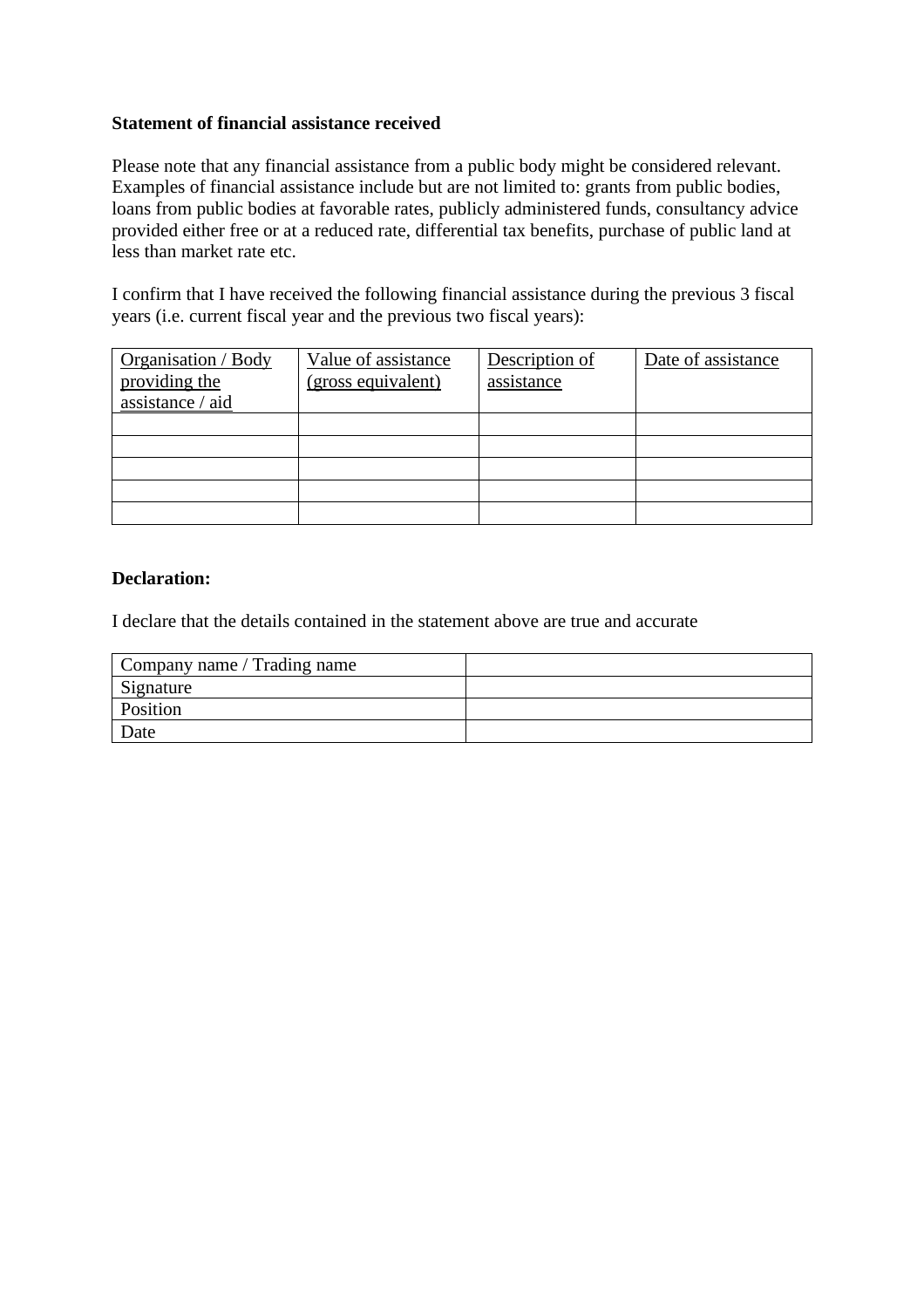# **Appendix 3**

**Grant Payment Claim Form**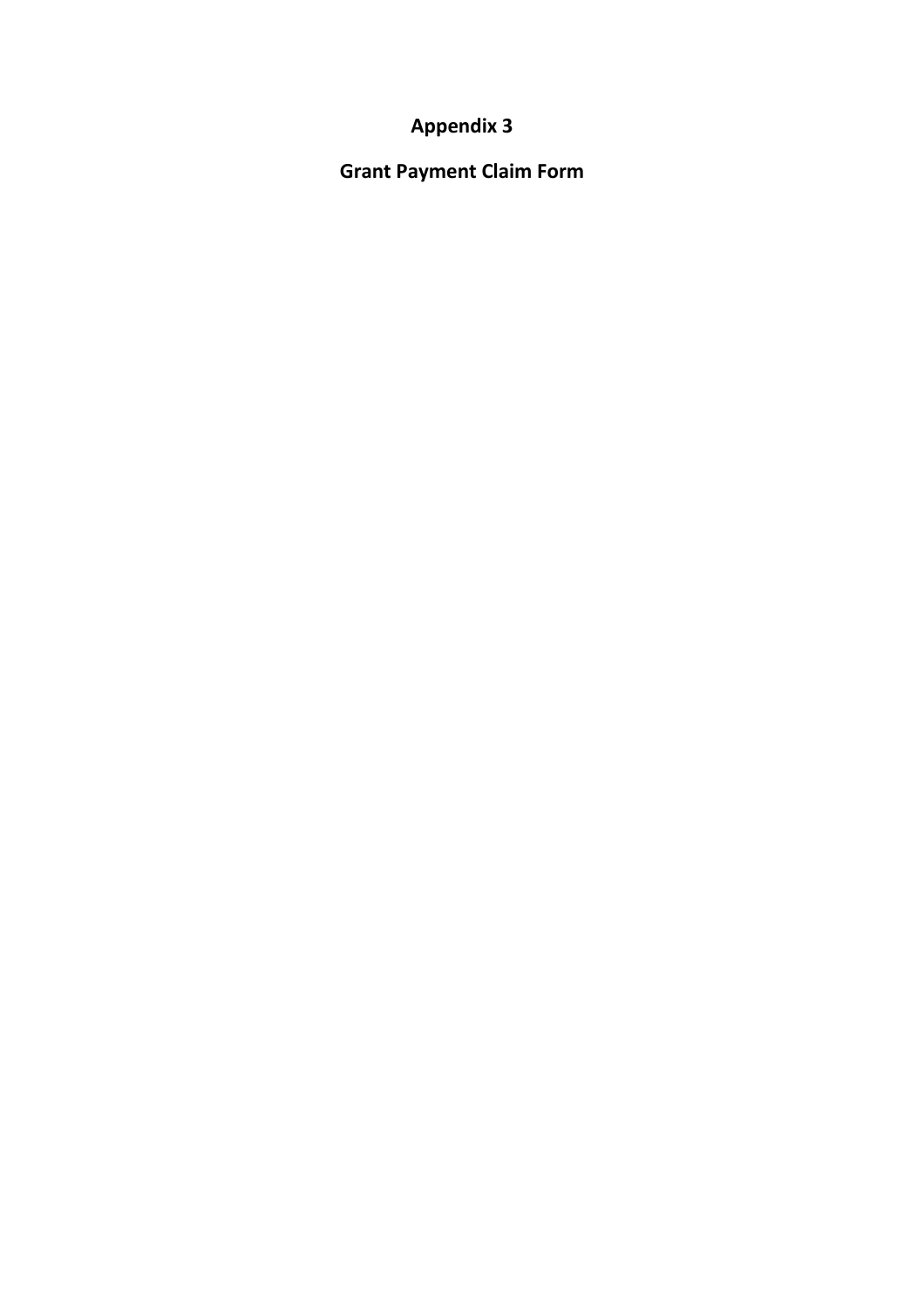# **GRANT CLAIM FORM REDISCOVERING THE UNDERBANKS TOWNSCAPE HERITAGE**

This form should be completed, signed, scanned, and returned by email with relevant supporting documentation to the Townscape Heritage Manager at [peter.haymes@stockport.gov.uk](mailto:peter.haymes@stockport.gov.uk)

Payment of grant monies will be authorised on receipt of appropriate evidence of expenditure i.e. invoices from suppliers and consultants, staff timesheets etc., which should be sent with this claim form.

## **GRANTEE DETAILS**

**Name(s) of Grantee(s)**

#### **PROJECT DETAILS**

| <b>Project address</b>                 |                                       |
|----------------------------------------|---------------------------------------|
| <b>Grant application number</b>        | Total grant awarded (% of total cost) |
| Claim number (e.g. claim two of three) | Previous claims (amount/date)         |
| <b>Current Amount Claimed</b>          |                                       |
|                                        |                                       |

#### **GRANT CLAIM COST INFORMATION**

Please enter in the table below the approved costs as set out in the Grant Offer letter (or subsequent approved variation letter).

| Cost Incurred | Description | Contractor | Invoice<br>Number | Grant<br>Amount<br>Claimed |
|---------------|-------------|------------|-------------------|----------------------------|
|               |             |            |                   |                            |
|               |             |            |                   |                            |
|               |             |            |                   |                            |
|               |             |            |                   |                            |
| <b>Total</b>  |             |            |                   |                            |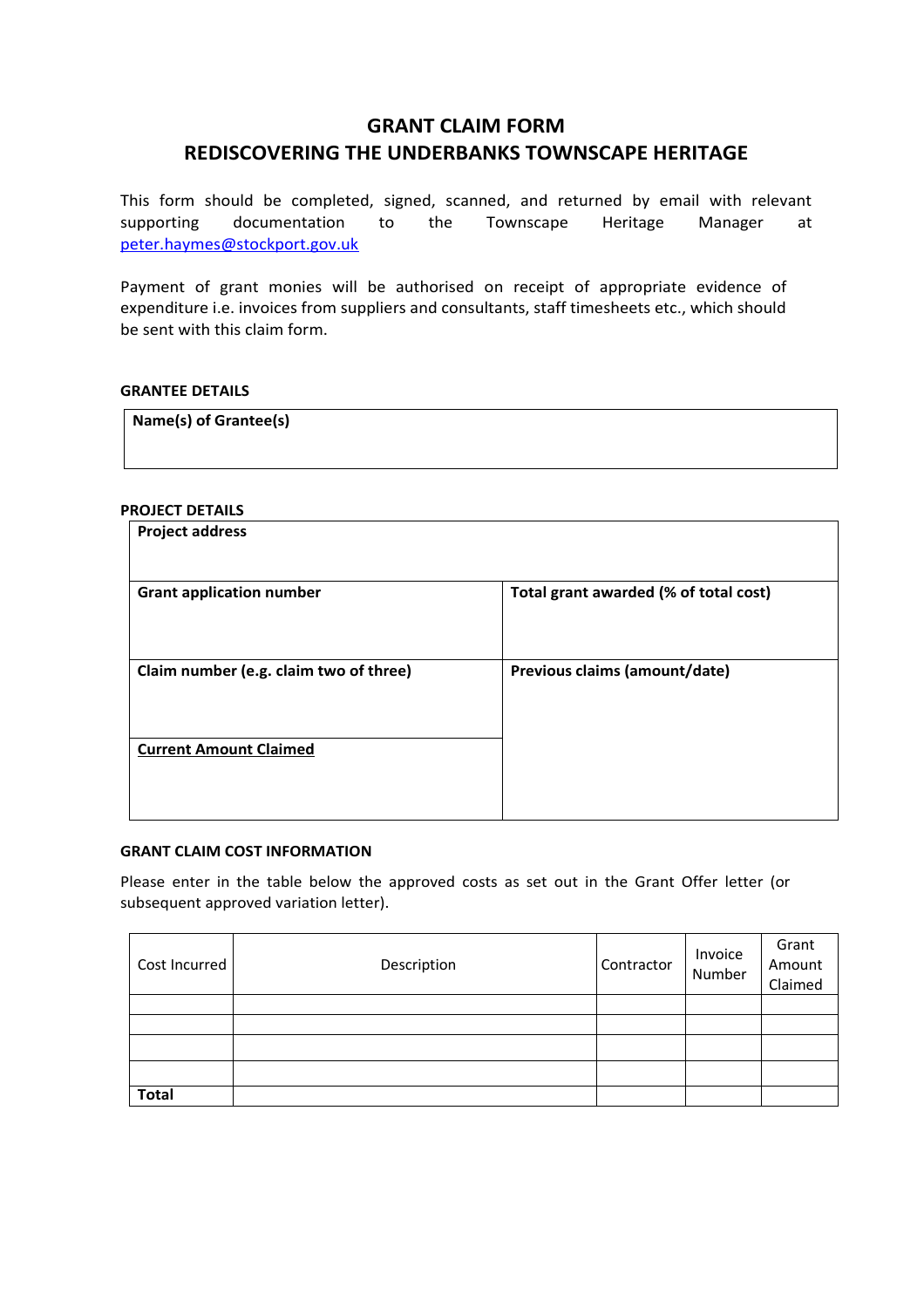#### **EVIDENCE OF EXPENDITURE**

Please list the supporting documentation e.g. invoices being supplied with this claim form as evidence of expenditure. Use an extra page if needed.

| Name of provider of services e.g. architect or<br>building contractor. | <b>Type of document</b><br>e.g. invoice | Date of<br>document | Value |
|------------------------------------------------------------------------|-----------------------------------------|---------------------|-------|
| Please record each invoice individually.                               |                                         |                     |       |
|                                                                        |                                         |                     |       |
|                                                                        |                                         |                     |       |
|                                                                        |                                         |                     |       |
|                                                                        |                                         |                     |       |
|                                                                        |                                         |                     |       |
| <b>TOTAL</b>                                                           |                                         |                     |       |

## **PROGRESS REPORT**

Please provide a summary of recent progress on the project and a timetable for remaining works.

#### **ACCOUNT DETAILS**

Please provide details of the bank account to which the grant money will be paid.

| <b>Account name</b>   |  |
|-----------------------|--|
| <b>Bank</b>           |  |
| <b>Account number</b> |  |
| <b>Sort Code</b>      |  |

#### **DECLARATION**

I/we certify that, to the best of my/our knowledge and belief, the information in the claim form is accurate and the expenditure has been properly incurred.

| Signed                   | Date |  |
|--------------------------|------|--|
|                          |      |  |
|                          |      |  |
| Name(s) (BLOCK CAPITALS) |      |  |
|                          |      |  |
|                          |      |  |